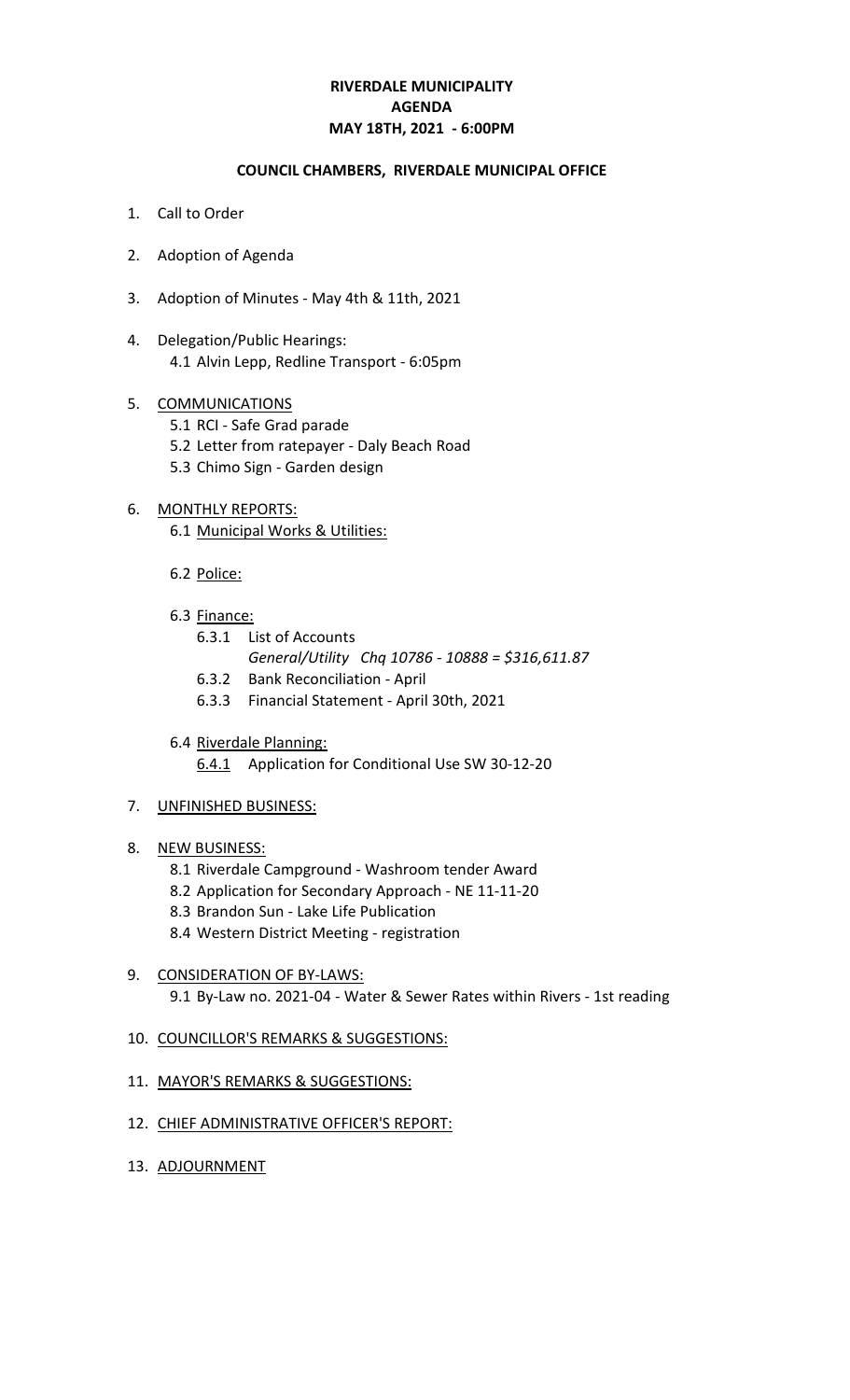# **RIVERDALE MUNICIPALITY**

The minutes of the regular meeting of Council for Riverdale Municipality held in the Council Chambers on the 18<sup>th</sup> day of May 2021.

Mayor Todd Gill called the meeting to order at 6:00 p.m. with the following members of Council in attendance:

Councillor Ian Dyer Councillor Alastair McFadden Councillor David Creighton Councillor Ken Tait Councillor Dave Falkevitch

Regrets Councillor Everett Smith

Chief Administrative Officer Kat Bridgeman recorded the minutes.

No. 103-21 GILL-TAIT Be It Resolved that the regular meeting agenda dated May 18<sup>th</sup>, 2021 be adopted as presented;

Be It Further Resolved that the agenda form part of the minutes.

CARRIED

No. 104-21 DYER-CREIGHTON Be It Resolved that the minutes of May 4<sup>th</sup> and May 11<sup>th</sup>, 2021 be adopted as circulated.

## CARRIED

# **4. DELEGATION:**

4.1 Al Lepp, Redline Transport – 6:05pm – discussion on gravel and road access, recycle depot

## **5. CORRESPONDENCE:**

5.1 RCI – Safe Grad parade – Municipality will assist wherever possible 5.2 Letter from Ratepayer – Daly Beach Road

5.3 Chimo Sign – garden design – volunteers have taken on the planting design and maintenance of the Chimo resort sign, painting of sign posts was discussed

# **6. MONTHLY REPORTS:**

#### **6.1 Public Works**

- weekly grading schedule for higher traffic roads

## **6.2 Police**

## **6.3 Finance 6.3.1 List of Accounts**

## No. 105-21 FALKEVITCH-MCFADDEN

Be It Resolved that the List of Accounts submitted to Council and having been certified by said council and totaling the sum of \$316,611.87 being cheques numbered 10786 to 10888 be hereby passed for payment.

## CARRIED

# **6.3.2 Bank Reconciliation**

No. 106-21 TAIT-DYER

Be It Resolved That the Bank Reconciliation for the General and Utility accounts for April 2021 be hereby adopted as presented.

## CARRIED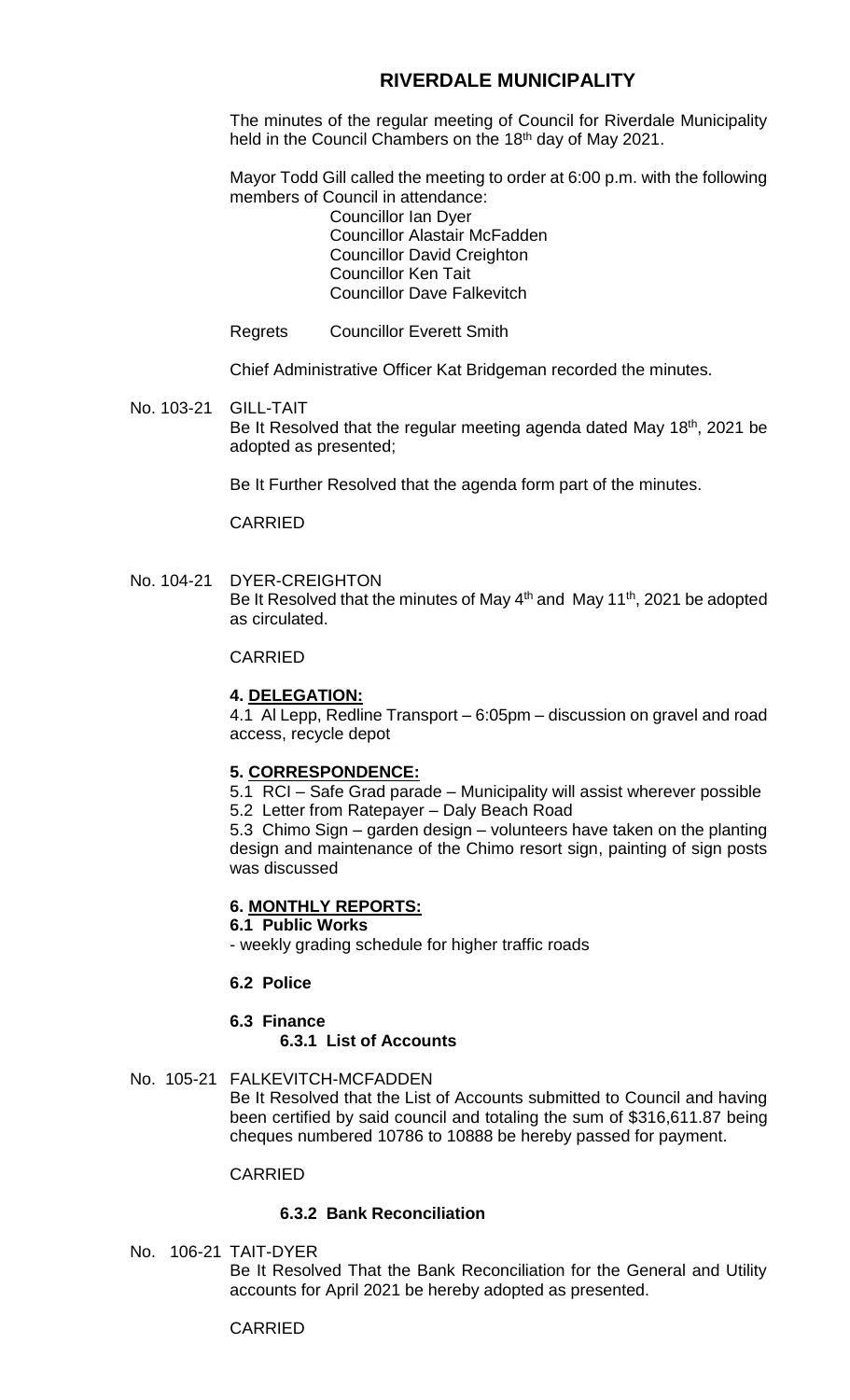# **6.3.3 Financial Statement**

No. 107-21 MCFADDEN-TAIT

Be It Resolved That the financial statement for the period ended April 30<sup>th</sup>, 2021 be hereby adopted as presented.

#### CARRIED

## **6.4 Riverdale Planning**

6.4.1 Application for Conditional Use – SW 30-12-20

#### No. 108-21 FALKEVITCH-MCFADDEN

Whereas Ron, Ruth and Robert Krahn, owner(s) of property legally described as being SW 30-12-20 W, applied to the Council of Riverdale Municipality for conditional use approval in order to:

Meet subdivision conditions to allow for mining operations to continue n the "RA" zone;

And after careful consideration of the application and any representations made for or against it, the Council of Riverdale Municipality, in meeting duly assembled this 18<sup>th</sup> day of May 2021, approve said application with the following conditions:

- 1) Operational Hours for crushing to be confined to 7:00am 7:00 pm.
- 2) That the applicant enter into an agreement with the municipality for dust control and haul road designation and maintenance

## CARRIED

# **7. UNFINISHED BUSINESS:**

## **8. NEW BUSINESS:**

Mayor Gill and Councillor Tait declared an interest and recused themselves from the meeting. Deputy Mayor Dyer took the Chair.

## **8.1 Riverdale Campground – Washroom tender**

No. 109-21 MCFADDEN-CREIGHTON Be It Resolved That Council accept the tender to construct the washroom building at the Riverdale campground submitted by Rivers Home Hardware at a cost of  $$124,882.13 + gst.$ 

## CARRIED

Mayor Gill resumed his position as Chair.

## **8.2 Application for Secondary Approach – NE 11-11-20**

No. 110-21 TAIT-DYER Be It Resolved That Council approve the request by Mr. Allen Kroeger, Property owner(s), for a secondary approach on the NE 11-11-20, in accordance with Policy PW 04-15.

## CARRIED

## **8.3 Brandon Sun – Lake Life Publication**

No. 111-21 DYER-FALKEVITCH

Be It resolved That Council approve a ½ page ad in the Brandon Sun in their Lake Life Edition at a cost of \$475.00

## CARRIED